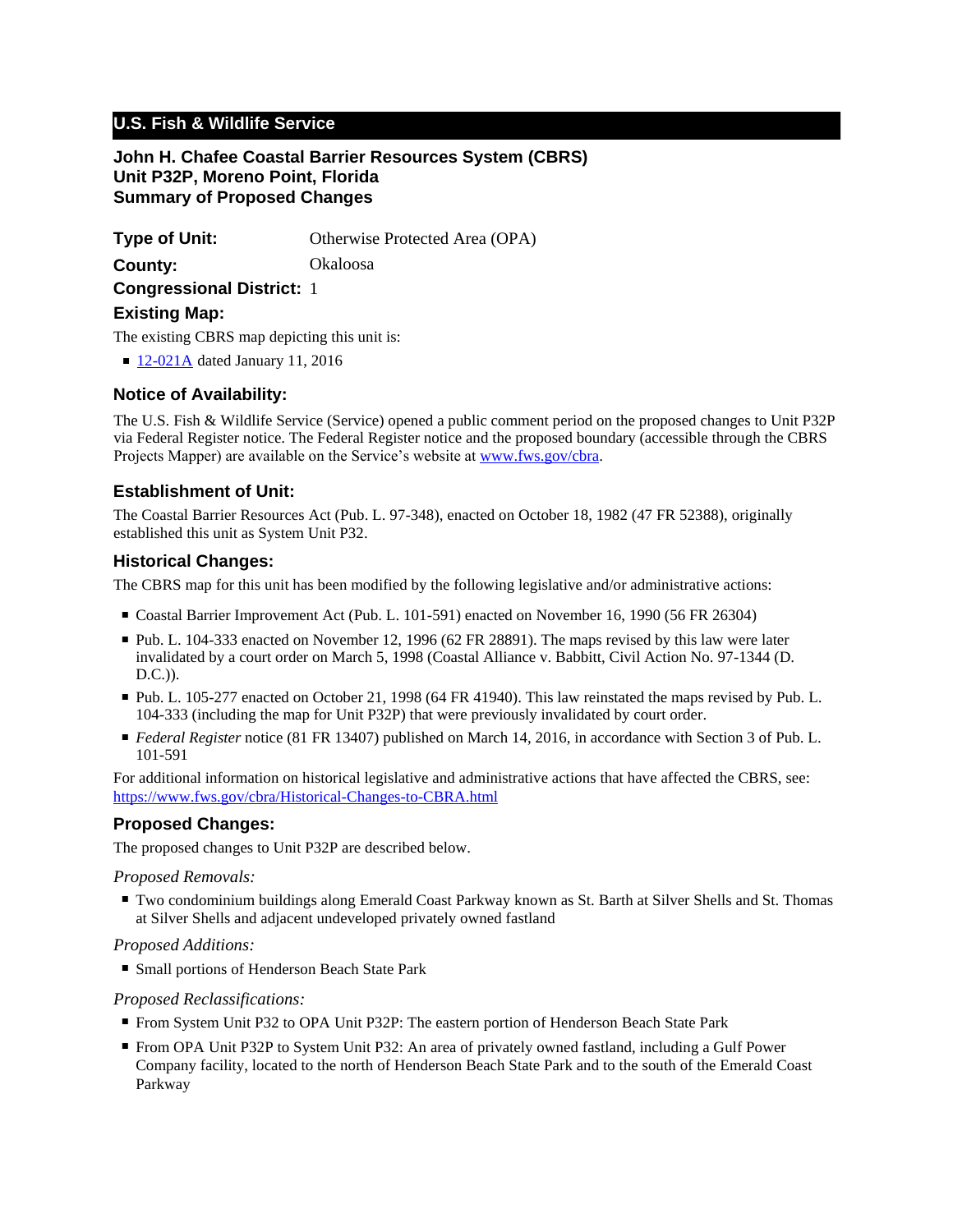## **Unit P32P Summary of Proposed Changes (continued)**

#### *Other Modifications/Information:*

■ A U.S. Air Force radar facility is currently within OPA Unit P32P. This area is completely surrounded by Henderson Beach State Park, and is not proposed for reclassification to a System Unit.

For information about the Service's guiding principles and criteria for assessing CBRS boundary modifications, visit www.fws.gov/cbra/maps/Boundary-Modifications.html.

#### **Technical Corrections Assessment:**

A technical correction is a correction to a CBRS map to fix a legitimate mapping error. The Service receives numerous requests from property owners and other interested parties who seek to remove areas from the CBRS based on an alleged "technical mapping error." The Service considers a technical mapping error to be a mistake in the delineation of the CBRS boundaries that was made as a result of incorrect, outdated, or incomplete information (often stemming from inaccuracies on the original base maps). The Service generally does not recommend removal of areas from the CBRS unless there is clear and compelling evidence that a technical mapping error led to their inclusion within the CBRS. In order to determine whether a technical mapping error exists, the Service conducts a comprehensive review of the history of the CBRS unit in question, which generally includes an assessment of the Service's background records for the unit, the controlling and historical CBRS maps of the area, the historical development status of the area, aerial imagery, and any materials submitted by interested parties. When the Service determines that a technical correction to a map is warranted, we prepare a new comprehensively modernized map for the area. The updated map becomes effective only if adopted through legislation enacted by Congress.

The Service was first contacted about OPA Unit P32P in 2009 by a private property owner. The property owner sought to remove from the CBRS the condominium building along Emerald Coast Parkway known as St. Barth at Silver Shells, which is part of the Silver Shells Beach Resort. Following that first request, the Service received additional requests from the City of Destin and another property owner to remove from the CBRS the portions of the Silver Shells Beach Resort currently within Unit P32P. The condominium building known as St. Thomas at Silver Shells, portions of the common areas, and a vacant commercial property north of St. Barth at Silver Shells are the other areas of the Silver Shells Beach Resort that are currently within the OPA. The interested parties assert that the Silver Shells Beach Resort property was included within the OPA in error, and that the CBRS boundary was intended to follow the western boundary of Henderson Beach State Park.

#### *Service Findings*

The Service has carefully assessed the information submitted over the years by the private property owners and the City of Destin, as well as the materials that are typically reviewed as part of a technical correction assessment. The Service found that the western boundary of Unit P32P was intended to align with the western boundary of Henderson Beach State Park, and therefore proposes to remove from the CBRS the two condominium buildings along Emerald Coast Parkway known as St. Barth at Silver Shells and St. Thomas at Silver Shells and adjacent undeveloped privately owned fastland (i.e., land above mean high tide). The Service's findings related to this technical correction assessment are explained in further detail below.

The Silver Shells Beach Resort property is located immediately to the west of Henderson Beach State Park and about one third of the eastern portion of the property was added to the CBRS in the 1996/1998 revision (Pub. L. 104-333 and Pub. L. 105-277). The entire property was undeveloped and privately owned at the time. However, all documentation in the Service's records regarding this area indicates that the intent of the 1996/1998 revision was to align the western boundary of Unit P32P with the western boundary of Henderson Beach State Park. The *Federal Register* notice associated with the revised maps adopted by Pub. L. 104-333 (62 FR 28891) states that the boundary of System Unit P32 was modified to designate certain State Park land as a new "otherwise protected area" labeled P32P. The legislative history of the 1996/1998 revision (House Report 104-452, dated January 24, 1996) indicates that the Congressional intent of the technical correction was to add 28 acres of State Park land to the CBRS and to reclassify to an OPA the portion of the State Park that was within System Unit P32 at the time.